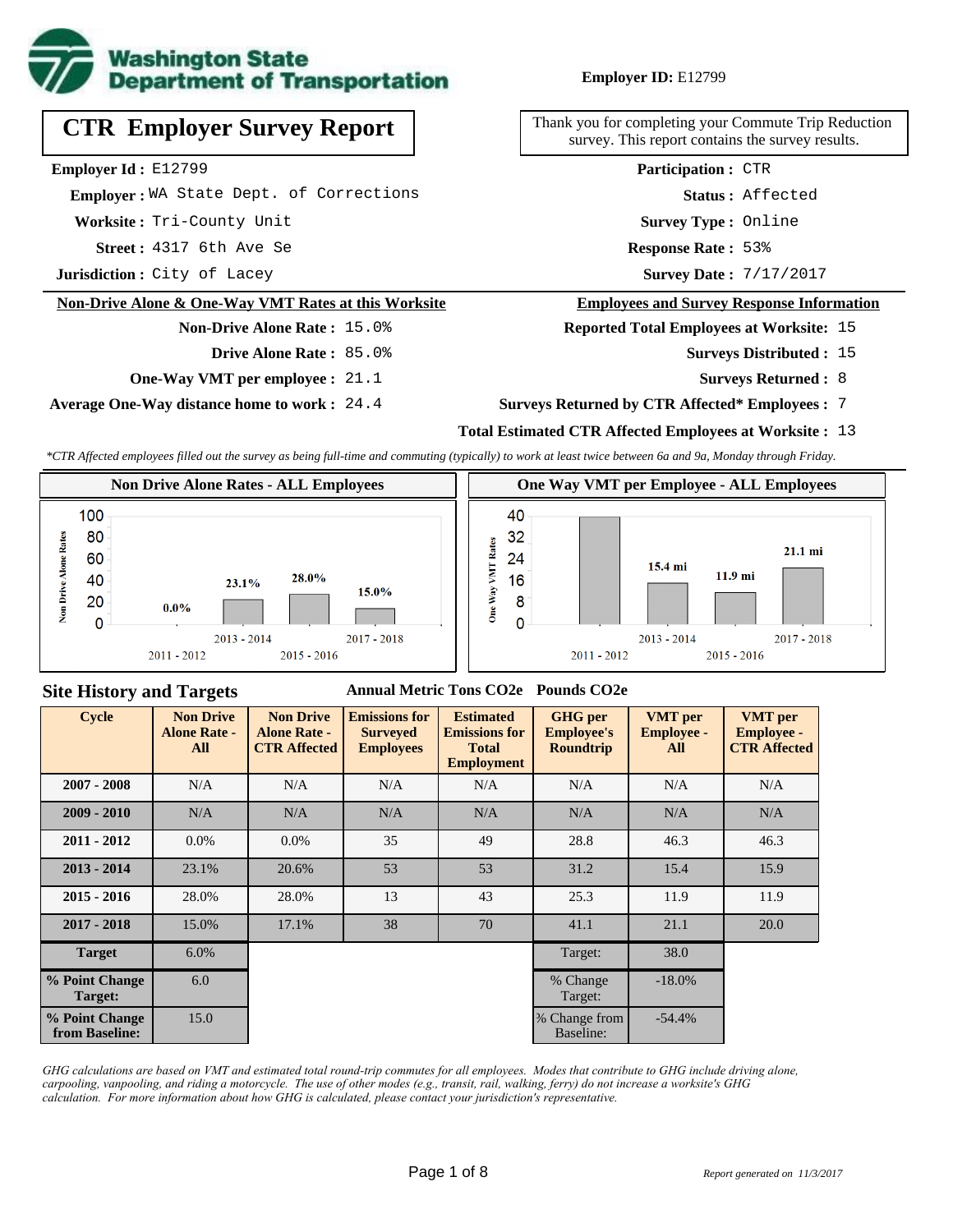

### **Commute Trips By Mode - All Employees**

**Q.4: Last week, what type of transportation did you use each day to commute TO your usual work location? (Mode used for the longest distance.)**



*\* Motorcycle-1 is now included in Drive Alone and Motorcycle-2 is included in Carpool. Information about these trips is still available by request.*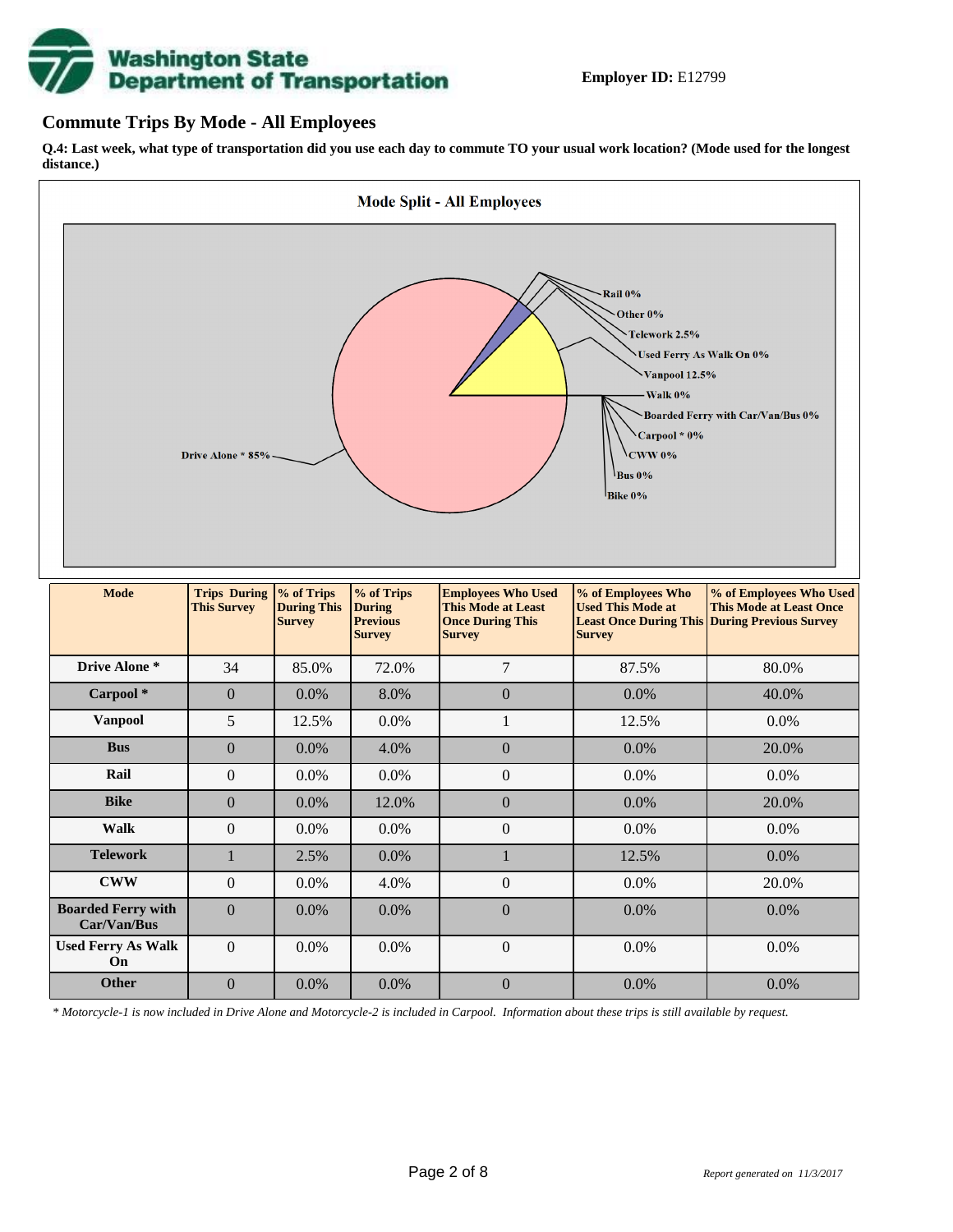

## **Commute Trips By Mode - Affected Employees**

**Q.4: Last week, what type of transportation did you use each day to commute TO your usual work location? (Mode used for the longest distance.)**



*\* Motorcycle-1 is now included in Drive Alone and Motorcycle-2 is included in Carpool. Information about these trips is still available by request.*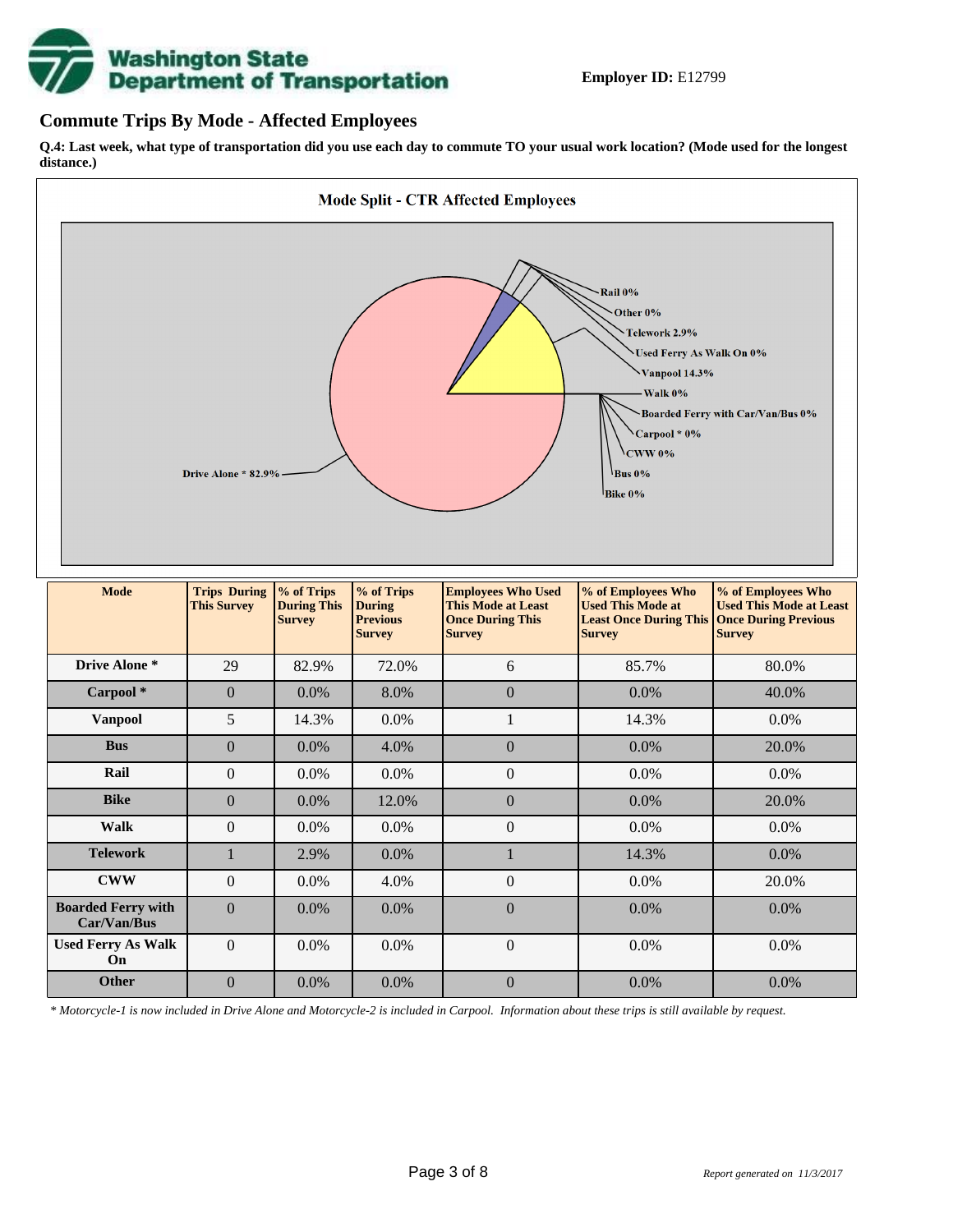

# **Alternative Modes - Number of Employees Who Used a Non-Drive Alone Mode:**

| <b>Non-Drive Alone</b><br><b>Number Of Days</b> | Exactly this $# of$<br><b>Employees</b> | <b>Exactly this % of</b><br><b>Employees</b> | At least # of<br><b>Employees</b> | At least % of<br>employees |  |  |
|-------------------------------------------------|-----------------------------------------|----------------------------------------------|-----------------------------------|----------------------------|--|--|
| 0 Day                                           | 6                                       | 75%                                          | 8                                 | 100%                       |  |  |
| 1 Days                                          |                                         | 13%                                          | $\overline{2}$                    | 25%                        |  |  |
| 2 Days                                          | 0                                       | 0%                                           |                                   | 13%                        |  |  |
| 3 Days                                          | $\theta$                                | 0%                                           |                                   | 13%                        |  |  |
| 4 Days                                          | $\Omega$                                | 0%                                           |                                   | 13%                        |  |  |
| 5 Days                                          |                                         | 13%                                          |                                   | 13%                        |  |  |
| <b>6 or More Days</b>                           | 0                                       | 0%                                           | $\theta$                          | 0%                         |  |  |

## **Count by Occupancy of Carpools and Vanpools**

**Q.4 If you used a carpool or vanpool as part of your commute, how many people (age 16 or older) are usually in the vehicle?**

| <b>Ridesharing Occupancy</b> | <b>Mode</b> | <b>Response Count</b> |
|------------------------------|-------------|-----------------------|
| $2*$                         | Carpool     | 0                     |
| 3                            | Carpool     | $\overline{0}$        |
| 4                            | Carpool     | $\boldsymbol{0}$      |
| 5                            | Carpool     | $\boldsymbol{0}$      |
| >5                           | Carpool     | $\overline{0}$        |
| $<$ 5                        | Vanpool     | $\overline{0}$        |
| 5                            | Vanpool     | $\overline{0}$        |
| 6                            | Vanpool     | $\boldsymbol{0}$      |
| 7                            | Vanpool     | $\overline{0}$        |
| 8                            | Vanpool     | 5                     |
| 9                            | Vanpool     | $\overline{0}$        |
| 10                           | Vanpool     | $\overline{0}$        |
| 11                           | Vanpool     | $\boldsymbol{0}$      |
| 12                           | Vanpool     | $\boldsymbol{0}$      |
| 13                           | Vanpool     | $\boldsymbol{0}$      |
| 14                           | Vanpool     | $\overline{0}$        |
| >14                          | Vanpool     | $\boldsymbol{0}$      |

\* Motorcycle-2 counted with Carpool-2 for this table.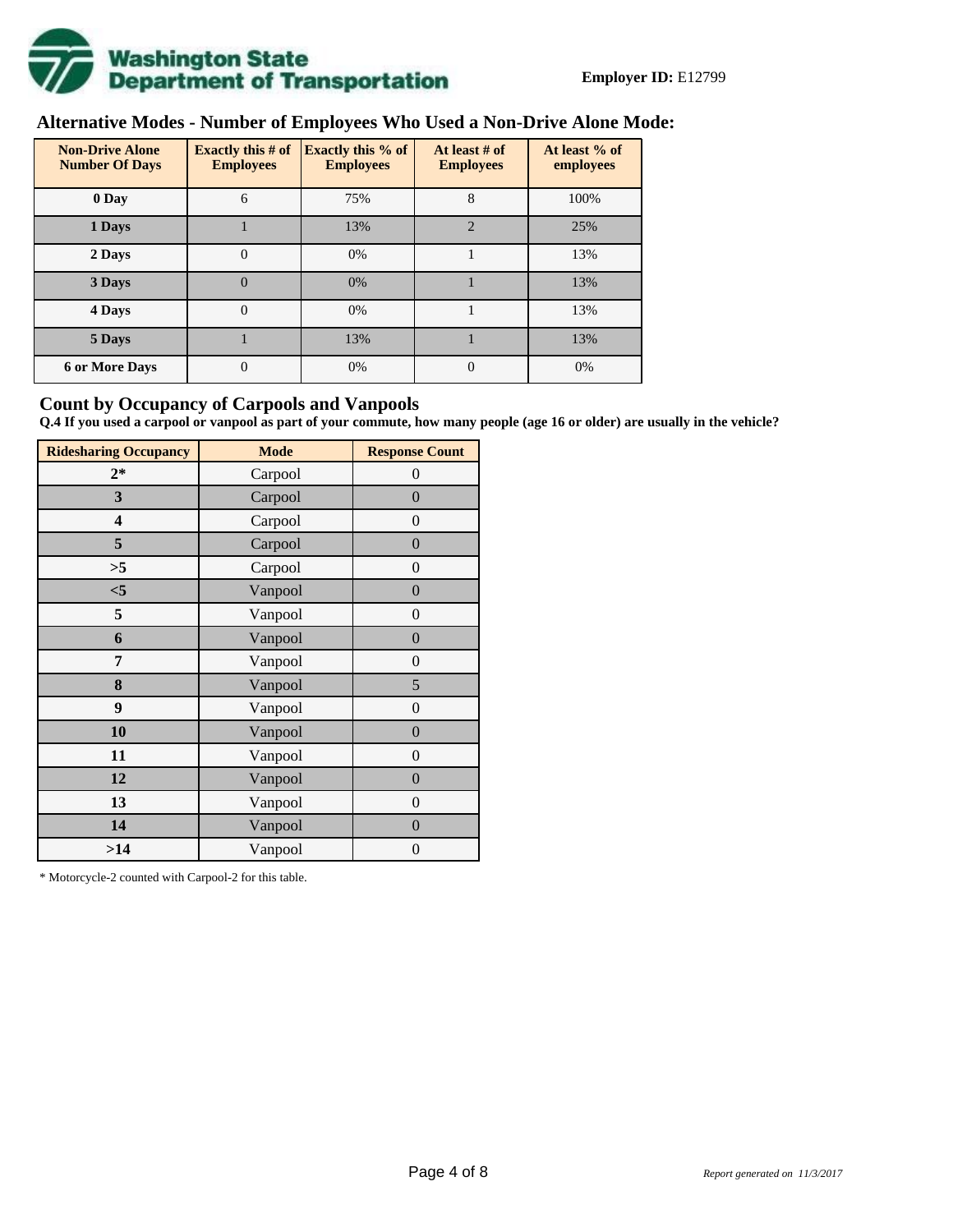

# **Reported Work Schedule - All Employees**

**Q.8 Which of the following best describes your work schedule?**

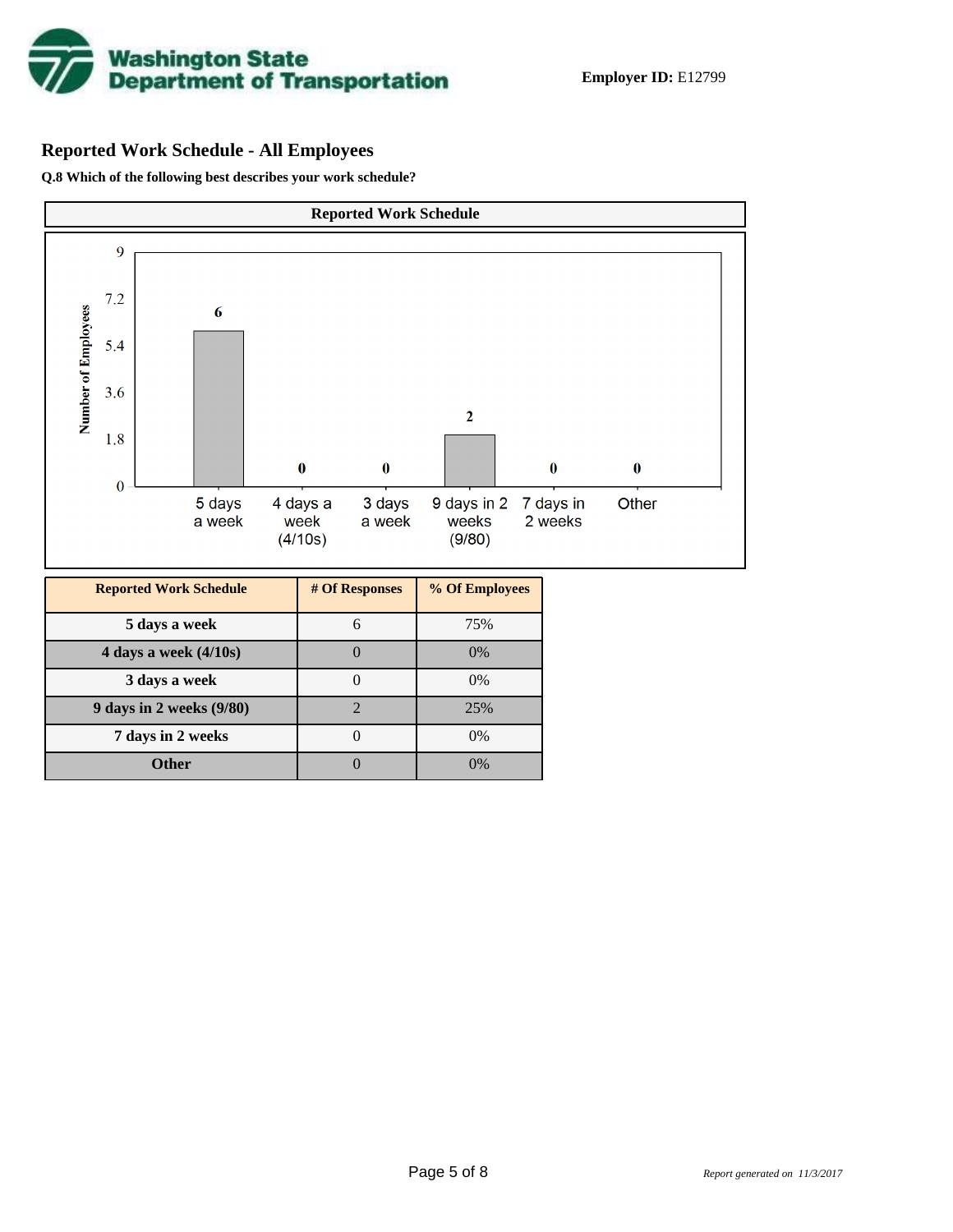

# **Parking and Telework**

**Q.9: On the most recent day that you drove alone to work, did you pay to park? (Mark "yes" if you paid that day, if you prepaid, if you are billed later, or if the cost of parking is deducted from your paycheck.)**



**Q.10: How many days do you typically telework?**

| <b>Telework Frequency</b>           | # of Responses | % of Responses |
|-------------------------------------|----------------|----------------|
| No Answer/Blank                     |                | $0.0\%$        |
| I don't telework                    | 6              | 75.0%          |
| Occasionally, on an as-needed basis |                | 12.5%          |
| 1-2 days/month                      |                | $0.0\%$        |
| 1 day/week                          |                | 12.5%          |
| 2 days/week                         |                | 0.0%           |
| 3 days/week                         |                | $0.0\%$        |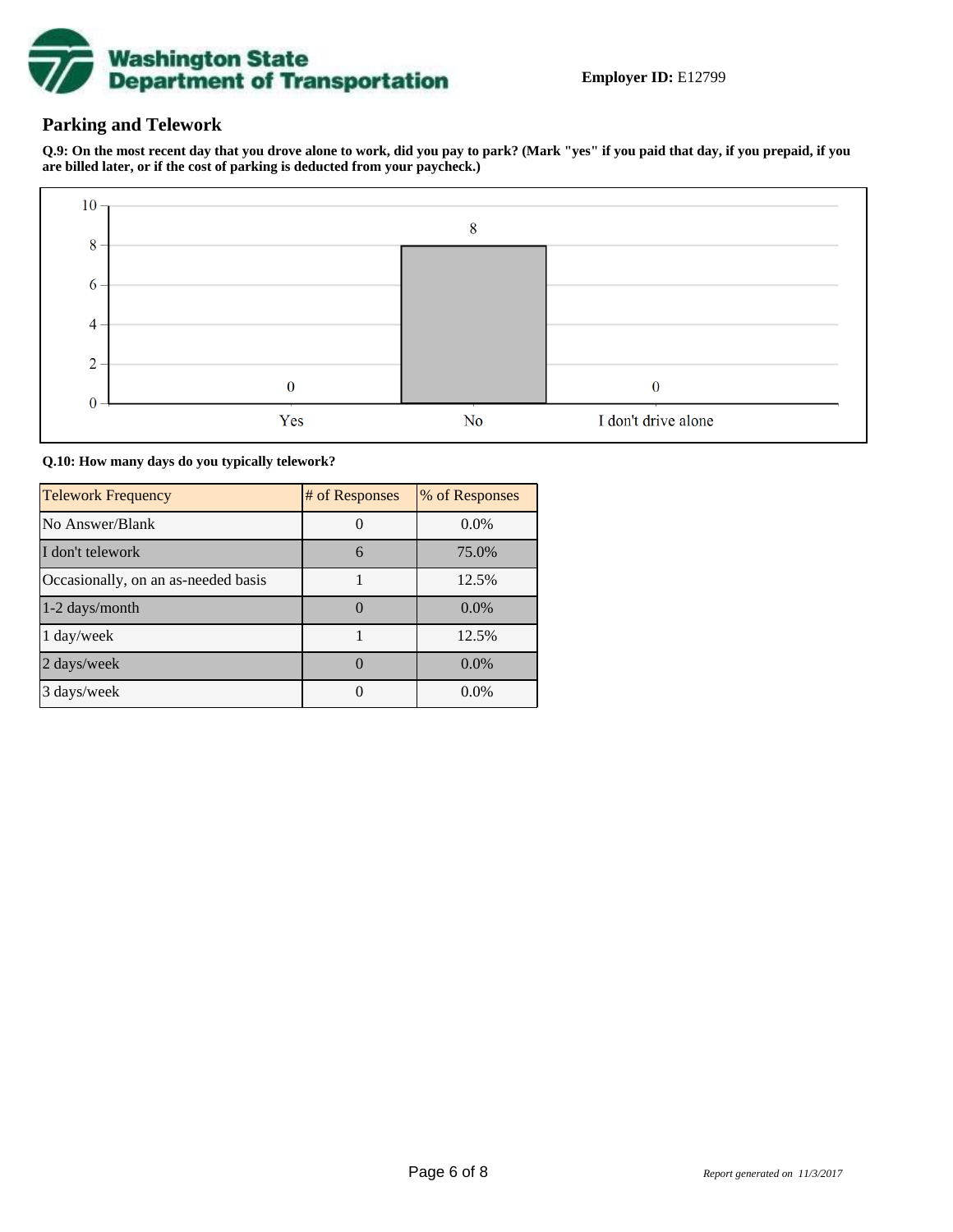

# **Reasons for driving alone to work/not driving alone to work**

**Q11. When you do not drive alone to work, what are the three most important reasons?**

| <b>Question Text</b>                                           | # of Responses | % of Responses |
|----------------------------------------------------------------|----------------|----------------|
| To save money                                                  | $\overline{4}$ | 26.7%          |
| Environmental and community benefits                           | $\overline{4}$ | 26.7%          |
| Financial incentives for carpooling, bicycling or walking.     | $\mathbf{1}$   | 6.7%           |
| Personal health or well-being                                  | 1              | 6.7%           |
| Cost of parking or lack of parking                             | 1              | 6.7%           |
| I have the option of teleworking                               |                | 6.7%           |
| Driving myself is not an option                                | 1              | 6.7%           |
| Emergency ride home is provided                                |                | 6.7%           |
| Other                                                          | $\mathbf{1}$   | 6.7%           |
| Free or subsidized bus, train, vanpool pass or fare benefit    | $\Omega$       | $0.0\%$        |
| To save time using the HOV lane                                | $\Omega$       | $0.0\%$        |
| I receive a financial incentive for giving up my parking space | $\Omega$       | $0.0\%$        |
| Preferred/reserved carpool/vanpool parking is provided         | $\theta$       | $0.0\%$        |

#### **Q12. When you drive alone to work, what are the three most important reasons?**

| <b>Question Text</b>                                      | # of Responses | % of Responses |  |  |
|-----------------------------------------------------------|----------------|----------------|--|--|
| Riding the bus or train is inconvenient or takes too long | 6              | 30.0%          |  |  |
| <b>Other</b>                                              | 5              | 25.0%          |  |  |
| Family care or similar obligations                        | 3              | 15.0%          |  |  |
| I like the convenience of having my car                   | 3              | 15.0%          |  |  |
| I need more information on alternative modes              |                | 5.0%           |  |  |
| My job requires me to use my car for work                 |                | 5.0%           |  |  |
| Bicycling or walking isn't safe                           |                | 5.0%           |  |  |
| My commute distance is too short                          | $\Omega$       | $0.0\%$        |  |  |
| There isn't any secure or covered bicycle parking         | $\theta$       | $0.0\%$        |  |  |